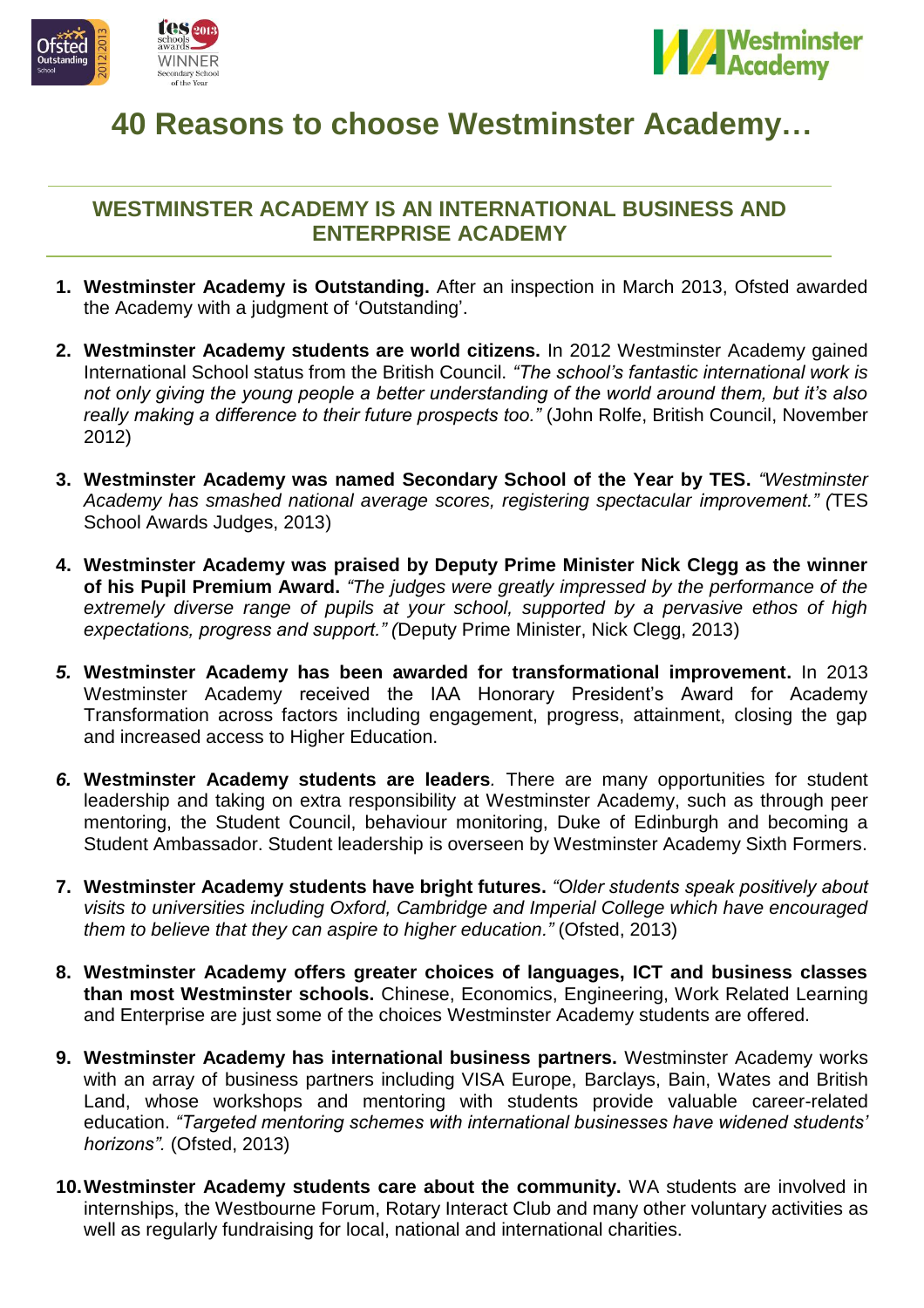



- **11.Westminster Academy students support and celebrate the International Business and Enterprise specialism.** Westminster Academy is the lead school in Westminster in relation to this specialism. All Westminster Academy students undertake an internship once a week in prestigious firms such as the Serpentine Gallery, Barclays and AHMM Architects to encourage high aspirations and development of professional skills.
- **12.Westminster Academy students value diversity.** *"Students are proud of the diverse range of faiths and cultures represented in the Academy."* (Ofsted, 2013)
- **13.Westminster Academy delivers an innovative curriculum.** In Year 7 and Year 8, Specialism lessons allow students to learn about International Business and Enterprise based on the RSA 21<sup>st</sup> Century Competences and the International Baccalaureate (IB) Learner Profile.
- **14.Westminster Academy provides personalised services to support students.** Specialist teachers and adults offer bespoke higher educational and work-related advice and guidance throughout our students" time at the academy.
- **15.Westminster Academy is recognised by the Mayor of London as 'an exceptional school' and a leader in challenging low aspiration and under-achievement.** In 2013 The Academy was invited to become a London Schools Gold Club member to share its good practice with other schools.
- **16.Westminster Academy is an active part of the community.** Free English classes, IT classes, food and cooking events are just some of the opportunities available to parents and the community.

## **WESTMINSTER ACADEMY VALUES ACADEMIC SUCCESS**

- **17.Westminster Academy students believe that Education is Success.** In 2013 students voted to update the Academy"s mission to "Education is Success". *"The Principal's determination that every student fulfils their potential is well communicated… Students now share her belief that they can succeed."* (Ofsted, 2013)
- **18.Westminster Academy students make outstanding progress**. In 2013 almost 70% of students achieved five A\*-C grades including English and maths.
- **19.Westminster Academy is one of the most improved schools in the country.** In 2013 Westminster Academy was in the top 20% of schools nationally for "outstanding continuous improvement' and 'outstanding student progress'. "Westminster Academy has proved itself to *be one of the best schools in the country at improving GCSE outcomes for their students. There is plenty that other schools could learn from Westminster Academy's success." (*Sue Williamson, Chief Executive of SSAT, 2013)
- **20.Westminster Academy offers the International Baccalaureate Diploma programme.** Westminster Academy is one of few non-fee paying schools in Central London to offer this prestigious diploma, which is widely recognized as the most rigorous Sixth Form course available in the UK, equivalent to taking 5.5 A Levels.
- **21.Westminster Academy students are stretched academically to maximize their potential**.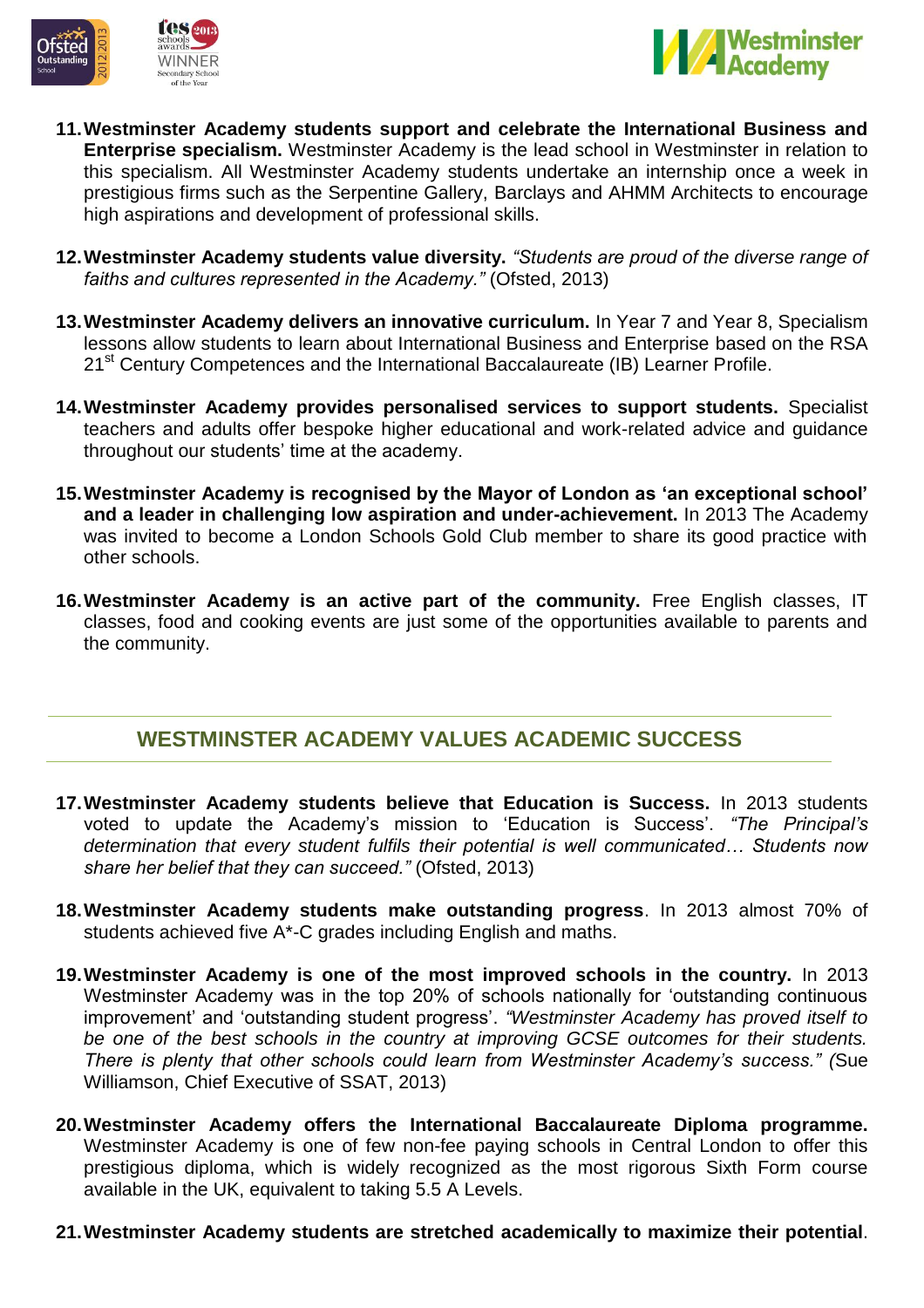



*"In all lessons the level of challenge is high.. More able students in Year 11 are stretched by studying for AS Levels."* (Ofsted, 2013)

- **22.Westminster Academy students achieve top international grades.** Westminster Academy International Baccalaureate Diploma students achieved a 100% pass rate in 2013, outstripping the world average pass mark for the third year running, with all students achieving the equivalent of A\* or A.
- **23.Westminster Academy Sixth Form graduates progress to top universities.** Westminster Academy students have been accepted into Russell Group Universities, including the London School of Economics, Durham University, Queen Mary University, the University of Manchester and London Kings College.
- **24.Westminster Academy students make significant academic progress.** All Westminster Academy students progress onto further education, higher education or employment. Westminster Academy guarantees a post-16 place for all its students. 100% of our Sixth Form graduates gained university places or a place on an internship programme.
- **25.Westminster Academy students experience high quality teaching and engaging lessons.** *"Teachers have outstanding subject knowledge and plan interesting activities which motivate students."* (Ofsted, 2013)
- **26.Westminster Academy has experienced, skilful and dedicated staff.** Westminster Academy staff work hard to ensure every student achieves their potential. *"Students appreciate the extra support they receive from teachers to improve their grades outside normal school hours."* (Ofsted, 2013)

## **WESTMINSTER ACADEMY LOOKS AFTER STUDENTS WELL**

- **27.Westminster Academy students value one another.** "*Students from a wide range of backgrounds and cultures get on well with each other and staff."* (Ofsted, 2013)
- **28.Westminster Academy listens to the views of students.** "The Student Council is wellrespected by students and effective in making sure that senior leaders take account of students' views." (Ofsted, 2013)
- **29.Westminster Academy students value Honesty, Enterprise, Responsibility and Opportunity.** Students recently voted to refresh the Academy"s values to these HERO values.
- **30.Westminster Academy provides individual mentoring opportunities with highly successful business people.** One-to-one support has allowed students to access ideas and strategies from business professionals. In 2013 students presented to HRH The Prince of Wales through the MOSAIC partnership.
- **31.Westminster Academy students benefit from personal tutoring.** Westminster Academy students have a 1:1 tutorial with their personal tutor each week to review their progress.
- **32.Westminster Academy students belong to vertical tutor groups within a House System.**  Westminster Academy students and their families remain in the same tutor group and House throughout their time at the Academy. This enables friendships to stretch across year groups.